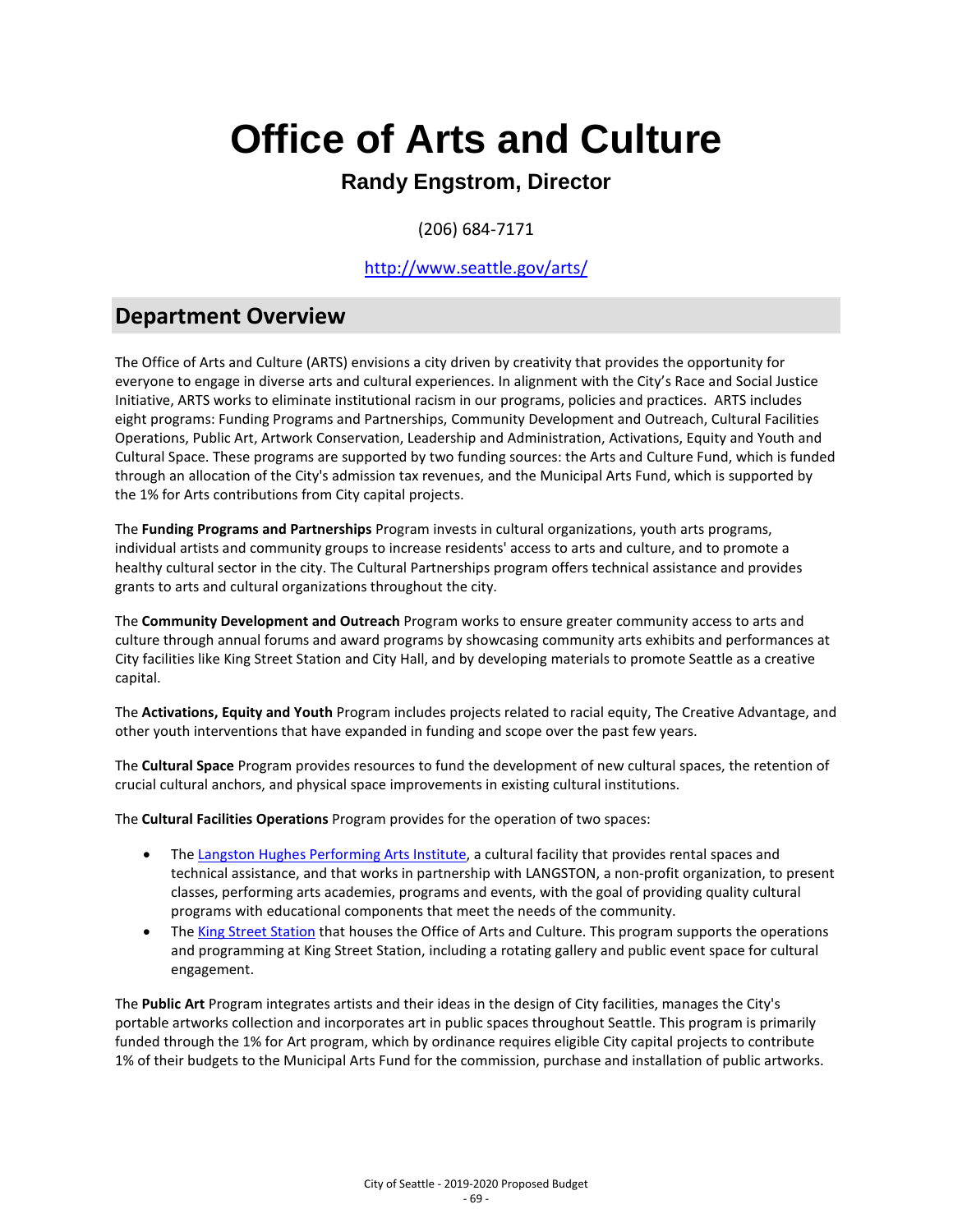The **Artwork Conservation** Program supports the City of Seattle's Public Art investment in permanent art. This program provides professional assessment, conservation, repair, and routine and major maintenance of artwork for the City's approximately 400-piece permanently sited art collection.

The **Administrative Services** Program provides executive management and support services for the office; supports the Seattle Arts Commission, a 16-member advisory board that advises the office, Mayor and City Council on arts programs and policy; and promotes the role of the arts in economic development, arts education for young people and cultural tourism.

## **Budget Snapshot**

| <b>Department Support</b>   |                         | 2018<br>Adopted | 2019<br>Proposed | 2020<br>Proposed |
|-----------------------------|-------------------------|-----------------|------------------|------------------|
| <b>General Fund Support</b> |                         | \$0             | \$0              | \$0              |
| Other Funding - Operating   |                         | \$13,766,040    | \$14,681,514     | \$14,709,892     |
|                             | <b>Total Operations</b> | \$13,766,040    | \$14,681,514     | \$14,709,892     |
| <b>Total Appropriations</b> |                         | \$13,766,040    | \$14,681,514     | \$14,709,892     |
| Full-time Equivalent Total* |                         | 34.59           | 35.09            | 35.09            |

*\* FTE totals are provided for information purposes only. Changes in FTEs resulting from City Council or Personnel Director actions outside of the budget process may not be detailed here.*

### 2019 Proposed Budget - Expenditure by Category

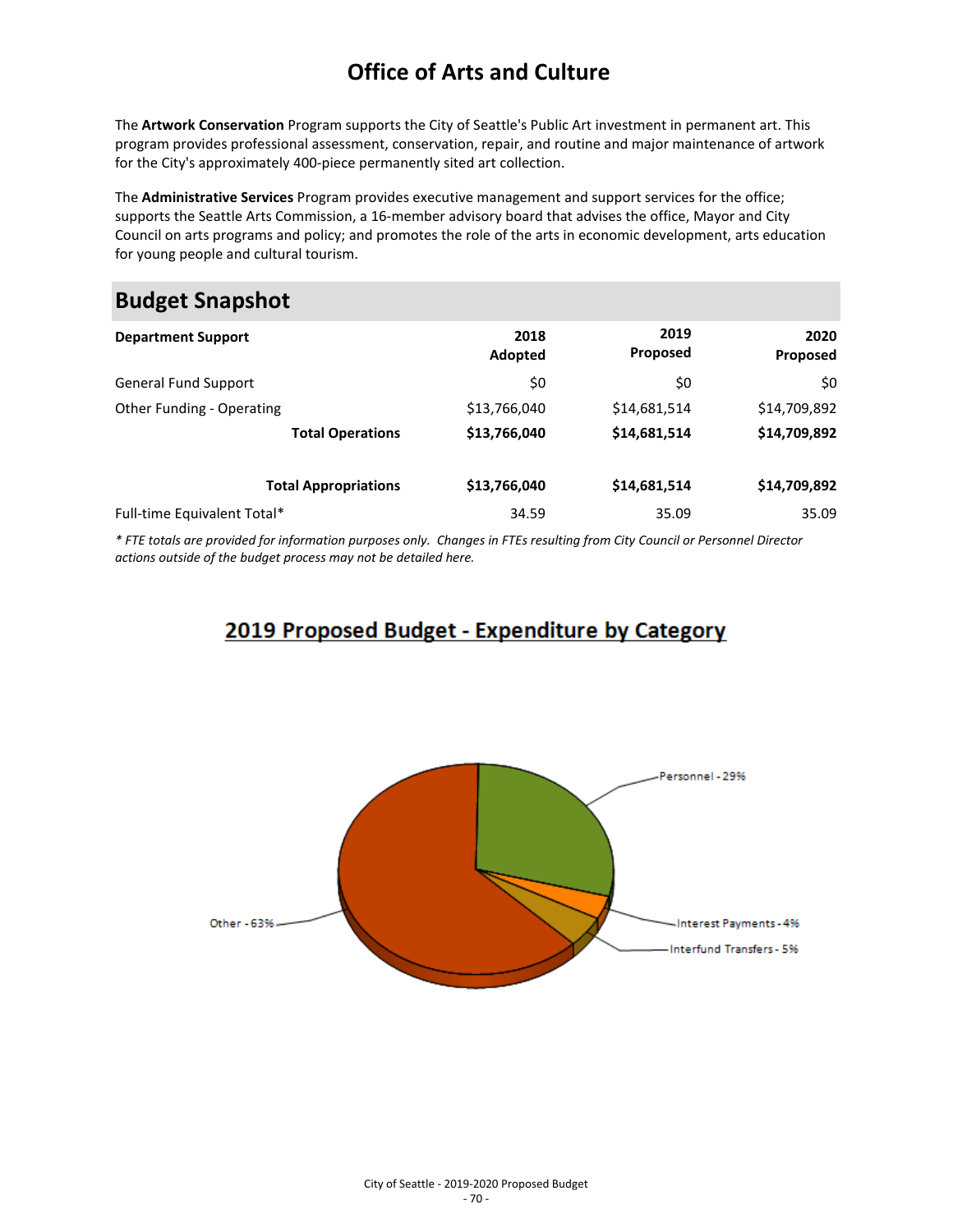### 2019 Proposed Budget - Revenue by Category



### **Budget Overview**

The Office of Arts and Culture (ARTS) is funded primarily by the revenue derived from admission taxes and the 1% for Art Program. This funding supports arts-related programs and capital expenditures to keep artists living and working in Seattle, builds community through arts and cultural events and the placement of public art, and increases arts opportunities for youth. Over the last several years, the allocation of admission tax for arts increased from 70% to 80% in 2016, 90% in 2017, and in 2018, ARTS began receiving 100% of admission tax revenue.

The 2019-2020 Proposed Budget deepens ARTS' commitment to protect and support cultural spaces throughout Seattle, particularly in communities experiencing high growth, unaffordability, and displacement. Since 2014, four Arts & Cultural Districts have been added (the Central Area, Uptown, Columbia City/Hillman City, and Capitol Hill) through a cooperative partnership across various City departments. These districts help to stabilize cultural communities in flux and increase affordable housing opportunities in the neighborhood. ARTS' Cultural Spaces program also brings equity to the current wave of property development. It has connected over 25 cultural organizations and developers to build incentives that have resulted in new and preserved cultural spaces. The proposed budget adds funding to bolster initiatives within the existing cultural districts to ensure their long-term impacts on the community.

In 2019, ARTS continues implementation of The Creative Advantage, an arts-education youth initiative led by a public-private partnership that includes ARTS, Seattle Public Schools (SPS), and The Seattle Foundation. The Creative Advantage initiative began with 13 schools in 2016 and by the end of 2019 will be operating in 63 schools. The goal is to provide arts education to all K-12 students in all 100 schools within Seattle Public Schools by the 2022/2023 school year.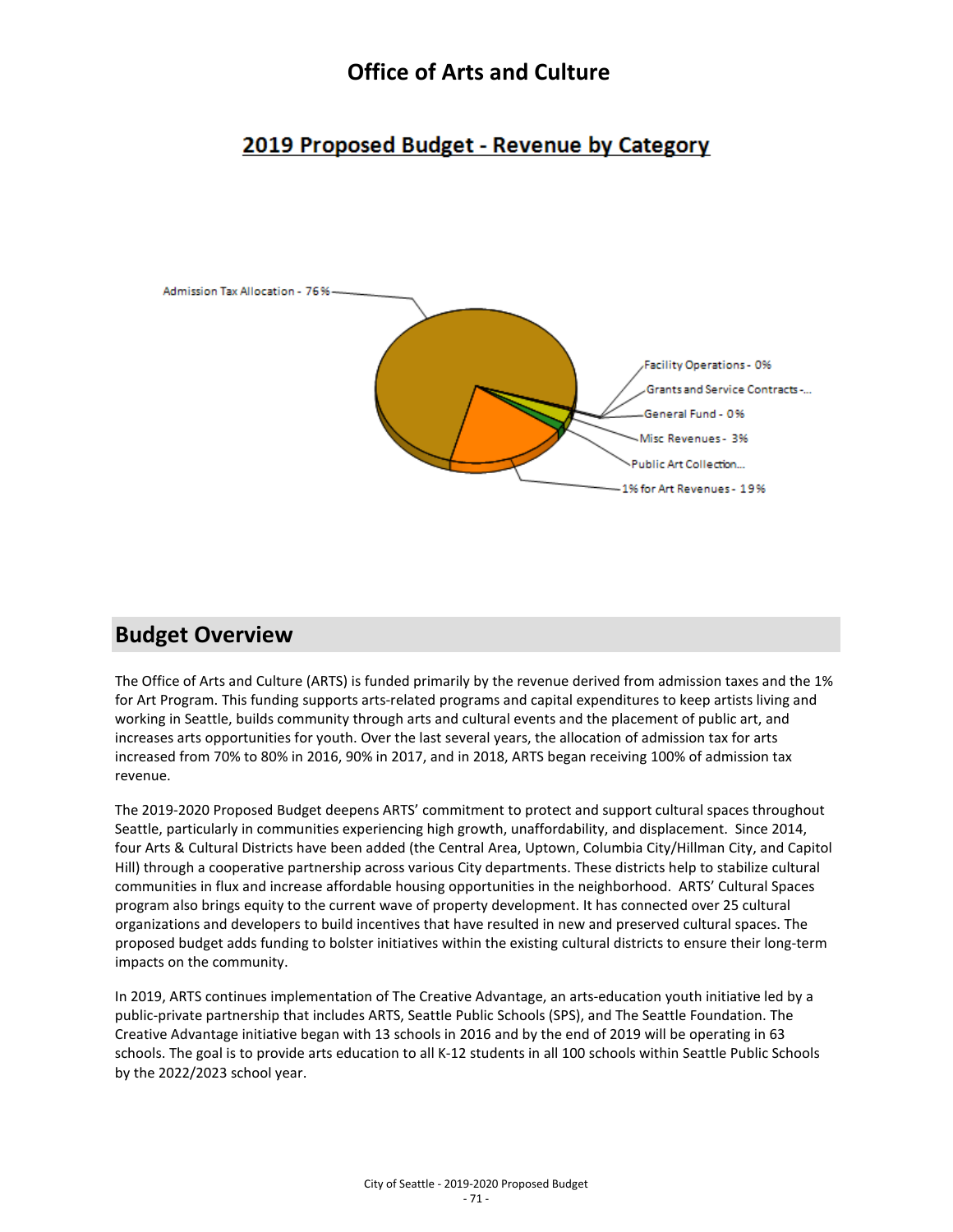Beginning in 2019, the proposed budget transfers the funding for Seattle Center's Festál cultural programming series from Seattle Center (Center) to ARTS. Festál manages the free, weekend-long public festivals hosted by Center for over 20 ethnic communities that share their experiences and cultures through the annual festivals. The cultural festivals help unite communities, educate the public and dispel stereotypes.

In 2019, the ARTS offices will be located at the King Street Station. ARTS will operate a cultural hub space on the third floor to host arts programming. This move will help preserve culturally significant and affordable space in the heart of the city for arts. Programming at King Street Station will activate the historical facility and will increase opportunities for artists to create and share their work; ARTS will ensure communities of color are represented. The 2019-2020 Proposed Budget adds resources to support the operation of King Street Station and the Langston Hughes Performing Arts Institute which has experienced an increased booking rate by the Seattle community. These items preserve affordability to allow artists and communities the ability to thrive amid the current affordability crisis.

The 2019-2020 Proposed Budget highlights the Creative Strategies Initiative (CSI) which piloted in 2018 and partners ARTS with City departments to use artist-led, participatory approaches within government processes to increase inclusion, improve outcomes, and broaden access. CSI supports an overall shift in the City's culture towards one that is equitable both in the outcomes the City co-creates with community and in the ways to get to those outcomes. In 2018, ARTS partnered with the Office of Planning and Community Development and the Department of Neighborhoods to integrate creative elements into the large-scale Racial Equity Toolkit on the Chinatown International District Framework. In 2019, ARTS builds on community feedback to integrate more City access for people with disabilities and immigrant, refugee, indigenous and people of color communities.

The 2019-2020 Proposed Budget for the Municipal Arts Fund includes only technical changes. In 2018, the City Council removed the limit of time ARTS can use funds from the 1% for Art program [\(Ordinance 125636\)](https://seattle.legistar.com/LegislationDetail.aspx?ID=3547459&GUID=A0D3F91D-28A9-4F1E-958D-F6BD3308BB9E&Options=Advanced&Search=). This will help maintain the funding for public art in City projects that may take longer than five years such as the Seattle waterfront by the Seattle Department of Transportation and the Denny Substation by Seattle City Light. The proposed budget also allocates additional resources from the Arts and Culture Fund to provide artwork conservation of the public art collection.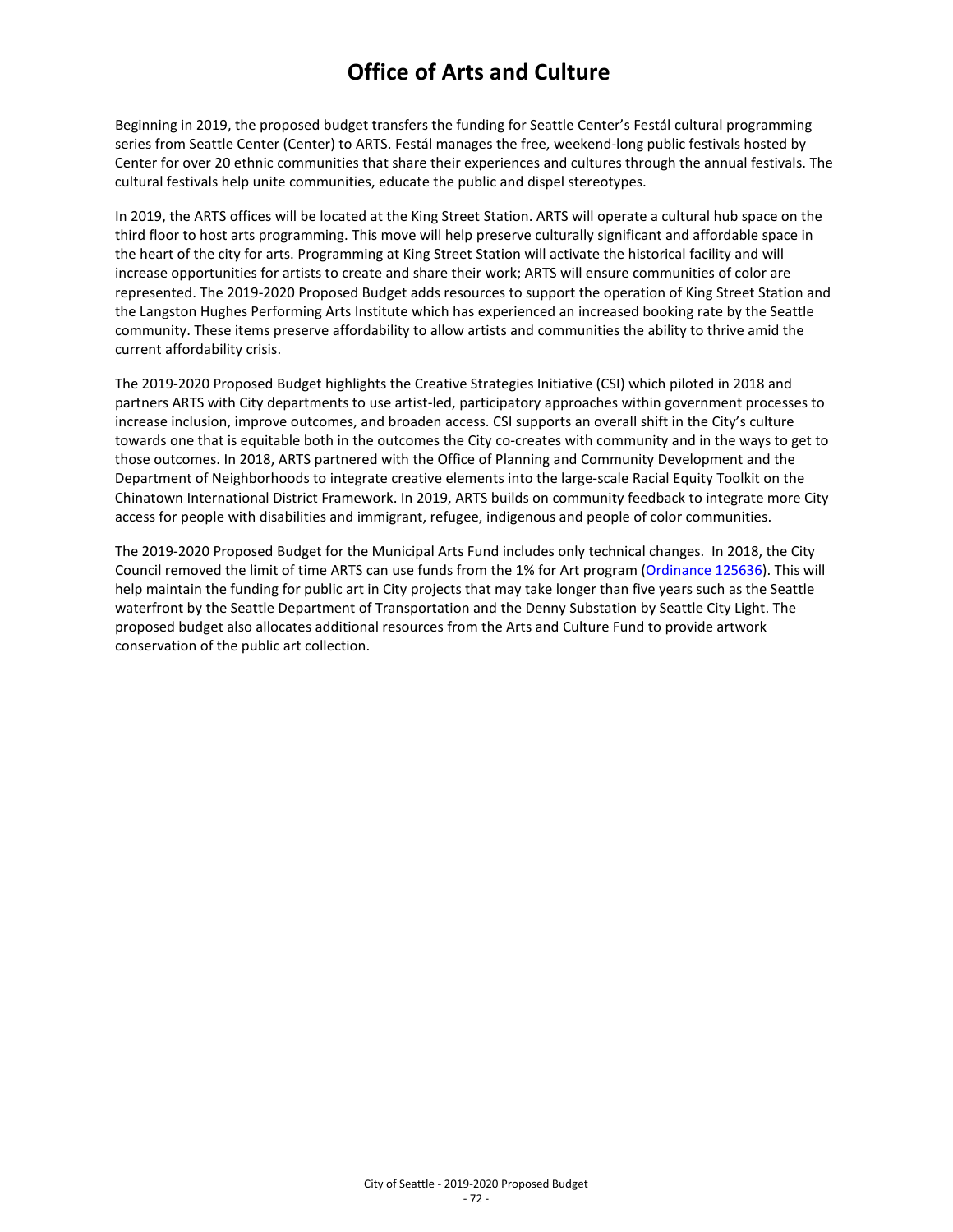### **Incremental Budget Changes**

#### **Office of Arts and Culture**

|                                                   | 2019          |            | 2020          |            |
|---------------------------------------------------|---------------|------------|---------------|------------|
|                                                   | <b>Budget</b> | <b>FTE</b> | <b>Budget</b> | <b>FTE</b> |
| 2018 Adopted Budget                               | \$13,766,040  | 34.59      | \$13,766,040  | 34.59      |
| <b>Baseline Changes</b>                           |               |            |               |            |
| Annualize Ongoing 2018 Adopted Budget Items       | \$189,390     | 0.00       | \$182,876     | 0.00       |
| Citywide Adjustments for Standard Cost Changes    | \$201,996     | 0.00       | \$240,667     | 0.00       |
| Adjustment for One-Time Budget Additions          | $-5524,000$   | 0.00       | $-5524,000$   | 0.00       |
| <b>Proposed Changes</b>                           |               |            |               |            |
| <b>Cultural Spaces &amp; Districts</b>            | \$110,000     | 0.00       | \$110,000     | 0.00       |
| <b>Expansion of Cultural Facilities</b>           | \$126,097     | 0.50       | \$127,119     | 0.50       |
| Arts and Culture Strategies in City Policy Making | \$150,000     | 0.00       | \$150,000     | 0.00       |
| Festál Cultural Programming at Seattle Center     | \$460,000     | 0.00       | \$460,000     | 0.00       |
| <b>Technical Adjustments</b>                      | \$201,991     | 0.00       | \$197,190     | 0.00       |
| <b>Total Incremental Changes</b>                  | \$915,474     | 0.50       | \$943,852     | 0.50       |
| 2019 - 2020 Proposed Budget                       | \$14,681,514  | 35.09      | \$14,709,892  | 35.09      |

### **Descriptions of Incremental Budget Changes**

#### **Baseline Changes**

#### **Annualize Ongoing 2018 Adopted Budget Items - \$189,390**

This adjustment annualizes costs associated with the operation and debt service of King Street Station and continuation of a cultural space permit liaison which were partially funded in the 2018 Adopted Budget.

#### **Citywide Adjustments for Standard Cost Changes - \$201,996**

Citywide technical adjustments made in the baseline phase reflect changes to internal services costs, health care, and industrial insurance charges for the department. These adjustments reflect initial assumptions about these costs and inflators early in the budget process. This technical adjustment also adds internal services costs for Human Resources provided by SDHR that is new in the 2019-2020 Proposed Budget and covered by ARTS funding.

#### **Adjustment for One-Time Budget Additions - (\$524,000)**

This item includes budget reductions for one-time additions in the 2018 Adopted Budget: Summit Re-Implementation Costs (\$19,000), at-risk youth pilot and employment (\$160,000); cultural district and cultural space grant support (\$200,000); and race and social justice program support (\$145,000).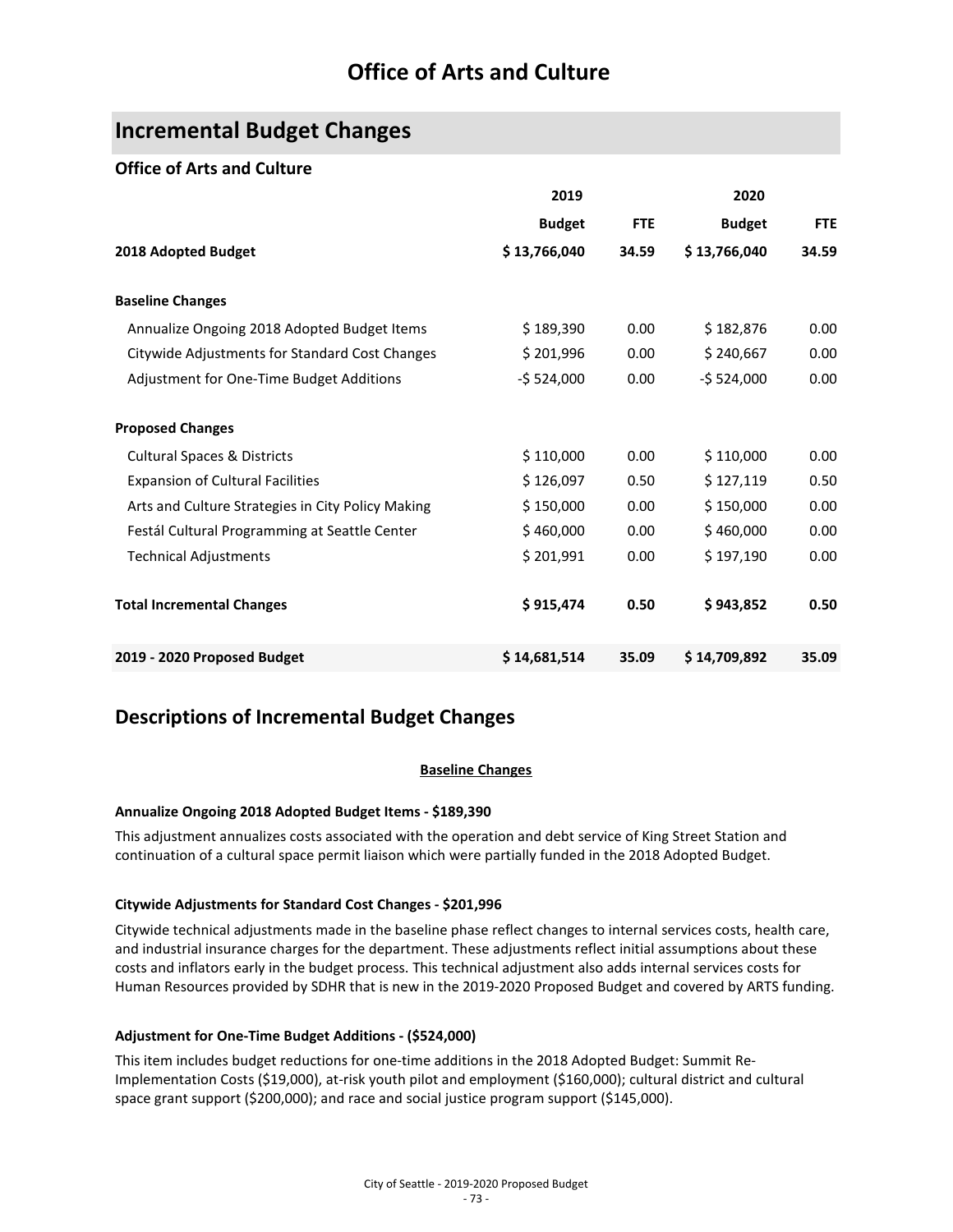#### **Proposed Changes**

#### **Cultural Spaces & Districts - \$110,000**

This item increases support to several programs that stabilize communities and access to art in a fast-changing city. These programs include an ARTS permit liaison at SDCI; Build ArtSpace Equitably; a conference that convenes cultural space thinkers and practitioners; and Spacefinder Seattle, a database that identifies cultural spaces available to artists and projects in need of space. This item also continues one-time funding added in 2018 for the Arts & Cultural Districts Program to support new and existing cultural districts.

#### **Expansion of Cultural Facilities - \$126,097/.50 FTE**

Additional resources for ARTS-operated cultural facilities includes a 0.5 FTE facilities manager to provide maintenance assistance at the Langston Hughes Performing Arts Institute, where bookings have increased and the new King Street Station cultural hub that serves to preserve programming space to support artists and cultural communities. This adjustment also adds two term-limited temporary (TLT) administrative positions at King Street Station to supervise and manage the public gallery space.

#### **Arts and Culture Strategies in City Policy Making - \$150,000**

This adjustment adds \$150,000 for the Cultural Strategies Initiatives to expand ARTS' partnership with City departments to deepen arts and culture-based strategies to build racial equity in the community. This will support the Creative Strategies Series of workshops, training, and talks by national and local leaders who use creative work to advance racial justice. Funding will also be used to improve the City's access for people with disabilities and translation services to reach immigrant, refugee, indigenous and people of color communities.

#### **Festál Cultural Programming at Seattle Center - \$460,000**

This proposal transfers the funding for Seattle Center's Festál cultural programming series from Seattle Center (Center) to ARTS. Festál manages free, public festivals hosted by Center for over 20 ethnic communities that share their experiences and cultures through the annual festivals. The festivals serve to unite communities, educate the public, and dispel stereotypes.

#### **Technical Adjustments - \$201,991**

This item increases appropriation by \$235,000 to align spending with revenues that ARTS manages for the Department of Parks and Recreation for the Art in the Parks program (supported with Seattle Park District funds). This item was included in the 2018 First Quarter Supplemental Ordinance. This item also includes a reduction of \$37,660 as a debt service adjustment related to King Street Station, the future Office of Arts and Culture office location, \$5,000 for artwork conservation increases, and a fuel use reduction of \$349.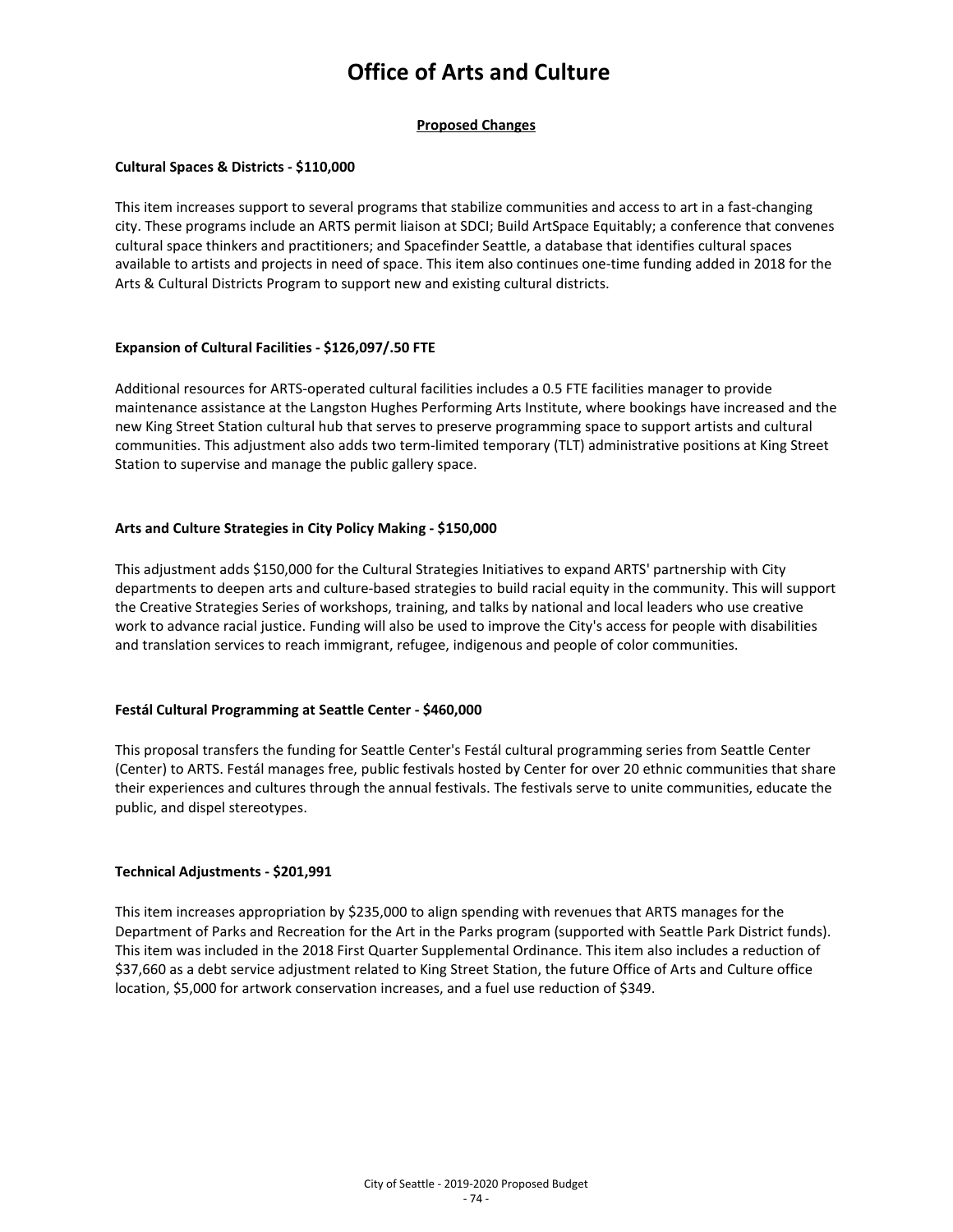# **Expenditure Overview**

| 2018<br><b>Adopted</b>                             | 2019<br>Proposed | 2020<br>Proposed |
|----------------------------------------------------|------------------|------------------|
|                                                    |                  |                  |
| 184,988                                            | 190,039          | 190,132          |
| 2,550,416                                          | 2,550,869        | 2,551,610        |
| 2,735,404                                          | 2,740,908        | 2,741,742        |
|                                                    |                  |                  |
| Leadership and Administration Budget Summary Level |                  |                  |
| 2,626,473                                          | 3,060,764        | 3,081,082        |
| 856,290                                            | 896,723          | 906,914          |
| 3,482,763                                          | 3,957,487        | 3,987,996        |
|                                                    |                  |                  |
|                                                    |                  |                  |
| 6,203,062                                          | 6,715,255        | 6,712,131        |
| 6,203,062                                          | 6,715,255        | 6,712,131        |
|                                                    |                  |                  |
|                                                    |                  |                  |
| 1,344,811                                          | 1,267,864        | 1,268,023        |
| 1,344,811                                          | 1,267,864        | 1,268,023        |
|                                                    |                  |                  |
|                                                    |                  |                  |
| 13,766,040                                         | 14,681,514       | 14,709,892       |
|                                                    |                  |                  |
| 34.59                                              | 35.09            | 35.09            |
|                                                    |                  |                  |

*\* FTE totals are provided for information purposes only. Changes in FTEs resulting from City Council or Personnel Director actions outside of the budget process may not be detailed here.*

# **Budget Summary by Fund for Arts and Culture**

|                                       | 2018 Adopted | 2019 Proposed | 2020 Proposed |
|---------------------------------------|--------------|---------------|---------------|
| 12400 - Arts and Culture Fund (12400) | 10,359,334   | 11,233,922    | 11,251,368    |
| 12010 - Municipal Arts Fund (12010)   | 3,406,706    | 3.447.592     | 3,458,524     |
| <b>Budget Totals for ARTS</b>         | 13,766,040   | 14,681,514    | 14,709,892    |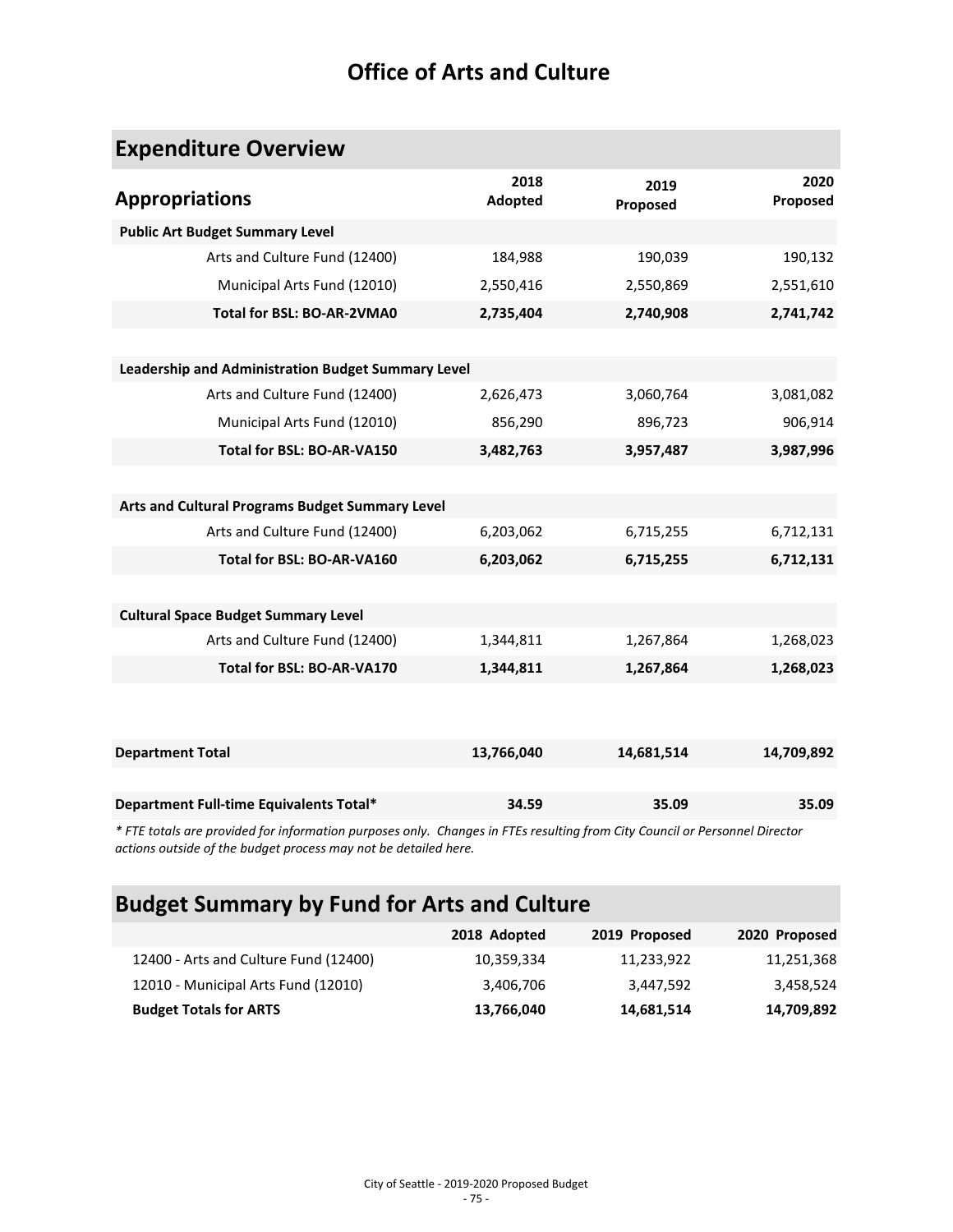# **Revenue Overview**

### **2019 Estimated Revenues**

| <b>Summit</b><br>Code | Source                                                         | 2018<br>Adopted | 2019<br>Proposed | 2020<br>Proposed |
|-----------------------|----------------------------------------------------------------|-----------------|------------------|------------------|
| 397000                | Operating Transfers In -<br><b>Admission Tax Allocation</b>    | 10,328,191      | 11,550,000       | 11,314,590       |
|                       | <b>Total Admission Tax Allocation</b>                          | 10,328,191      | 11,550,000       | 11,314,590       |
| 397000                | <b>Operating Transfers In - LHPAI</b><br>Rent                  | 72,000          | 72,000           | 72,000           |
|                       | <b>Total Facility Operations</b>                               | 72,000          | 72,000           | 72,000           |
| 397000                | <b>Operating Transfers In - General</b><br>Fund                | 61,294          | 0                | 0                |
|                       | <b>Total General Fund</b>                                      | 61,294          | $\pmb{0}$        | $\mathbf 0$      |
| 331000                | <b>Direct Fed Grants</b>                                       | 115,000         | $\mathbf 0$      | 0                |
| 360900                | Mellow Fellowship Payment                                      | 0               | 0                | 0                |
|                       | <b>Total Grants and Service</b><br><b>Contracts</b>            | 115,000         | $\mathbf 0$      | $\pmb{0}$        |
| 360210                | <b>Interest Earnings</b>                                       | 50,000          | 50,000           | 50,000           |
| 360210                | Interest Increase/Decrease                                     | 0               | 0                | 0                |
| 360900                | Art in Parks Support from DPR                                  | 0               | 235,000          | 235,000          |
| 360210                | <b>Interest Earnings</b>                                       | 133,900         | 130,000          | 105,500          |
| 360210                | Interest Increase/Decrease                                     | 0               | 0                | 0                |
| 360900                | Miscellaneous Other Revenue                                    | 24,000          | 25,000           | 25,000           |
| 360900                | <b>Operating Transfers In - CRS</b>                            | 0               | 0                | 0                |
|                       | <b>Total Misc Revenues</b>                                     | 207,900         | 440,000          | 415,500          |
| 360900                | 1% Contribution - City Light                                   | 569,131         | 550,000          | 550,000          |
| 360900                | 1% Contribution - Finance and<br>Admin. Services               | 72,600          | 70,000           | 70,000           |
| 360900                | 1% Contribution - Parks                                        | 140,880         | 145,000          | 145,000          |
| 360900                | 1% Contribution - Public Utilities                             | 921,546         | 900,000          | 900,000          |
| 360900                | 1% Contribution - Seattle Center                               | 2,250           | 2,000            | 2,000            |
| 360900                | 1% Contribution - Transportation                               | 1,302,928       | 1,300,000        | 1,300,000        |
|                       | <b>Total 1% for Art Revenues</b>                               | 3,009,335       | 2,967,000        | 2,967,000        |
| 360900                | <b>Collection Management Fees -</b><br>City Light              | 85,843          | 96,839           | 99,234           |
| 360900                | <b>Collection Management Fees -</b><br><b>General Fund</b>     | 106,324         | 119,943          | 122,757          |
| 360900                | <b>Collection Management Fees -</b><br><b>Public Utilities</b> | 38,620          | 43,567           | 44,644           |
|                       | <b>Total Public Art Collection</b><br><b>Management Fees</b>   | 230,787         | 260,349          | 266,635          |
| <b>Total Revenues</b> |                                                                | 14,024,507      | 15,289,349       | 15,035,725       |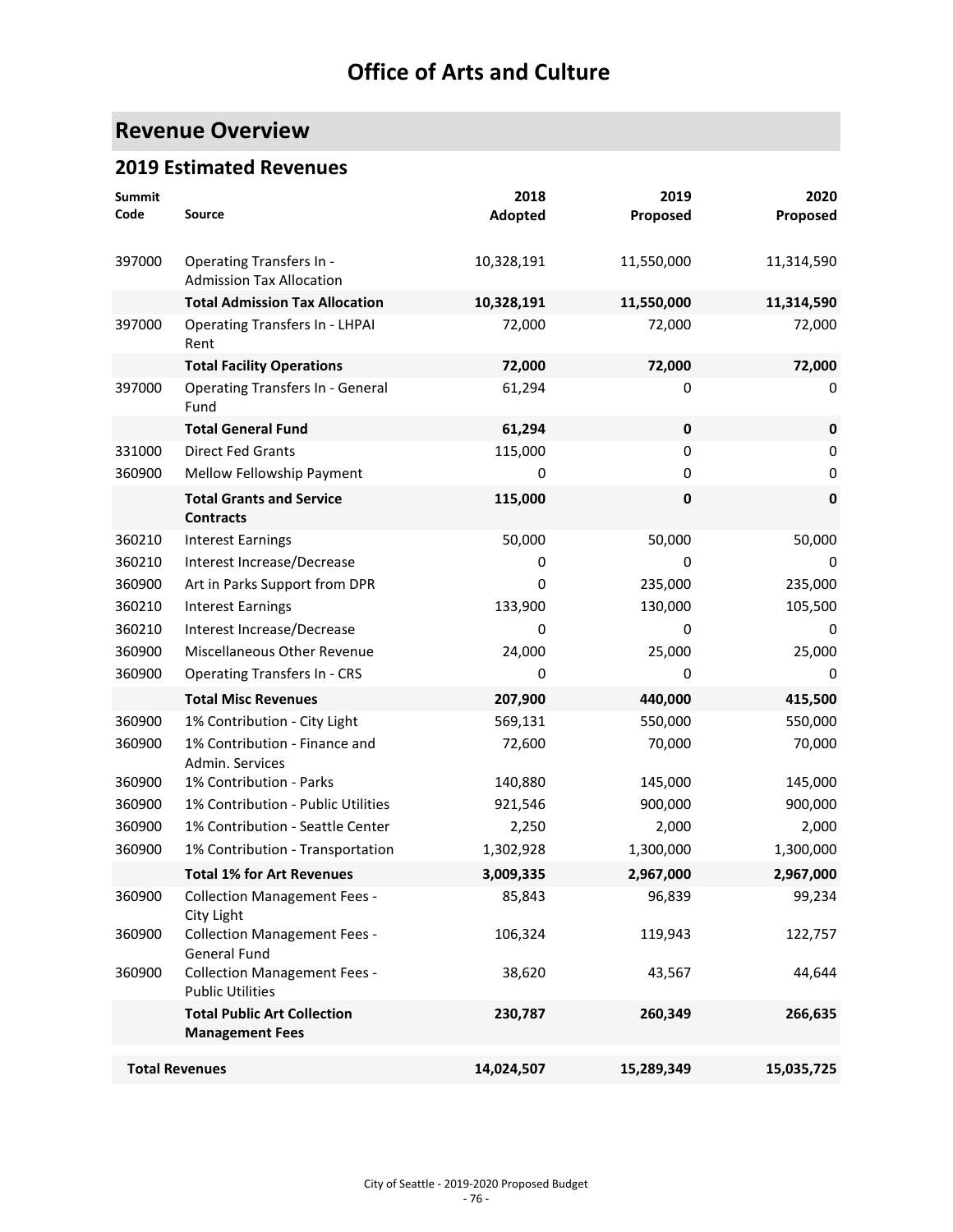| Use of/(Contribution to) Fund<br>Balance - Arts and Culture Fund      | $-3,216,604$ | 690,731    | 438,765    |
|-----------------------------------------------------------------------|--------------|------------|------------|
| Use of/(Contribution to) Fund<br><b>Balance - Municipal Arts Fund</b> | 748,701      | 1,862,221  | 2,881,693  |
| <b>Total Total Use of/(Contribution</b><br>to) Fund Balance           | $-2,467,903$ | 2,552,952  | 3,320,458  |
|                                                                       |              |            |            |
| <b>Total Resources</b>                                                | 11,556,604   | 17,842,301 | 18,356,183 |
|                                                                       |              |            |            |

# **Appropriations By Budget Summary Level (BSL) and Program**

| <b>Public Art Budget Summary Level</b>                                                                                                                                                        |                 |                  |                  |
|-----------------------------------------------------------------------------------------------------------------------------------------------------------------------------------------------|-----------------|------------------|------------------|
| <b>Program Expenditures</b>                                                                                                                                                                   | 2018<br>Adopted | 2019<br>Proposed | 2020<br>Proposed |
| <b>Artwork Conservation</b>                                                                                                                                                                   | 184,988         | 190,039          | 190,132          |
| <b>Public Art</b>                                                                                                                                                                             | 2,550,416       | 2,550,869        | 2,551,610        |
| <b>Total</b>                                                                                                                                                                                  | 2,735,404       | 2,740,908        | 2,741,742        |
| Full-time Equivalents Total*                                                                                                                                                                  | 11.75           | 11.75            | 11.75            |
| * FTE totals are provided for information purposes only. Changes in FTEs resulting from City Council or Personnel Director<br>actions outside of the budget process may not be detailed here. |                 |                  |                  |

#### *The following information summarizes the programs in Public Art Budget Summary Level:*

#### **Artwork Conservation Program**

| <b>Expenditures/FTE</b>            | 2018 Adopted | 2019 Proposed | 2020 Proposed |
|------------------------------------|--------------|---------------|---------------|
| <b>Artwork Conservation</b>        | 184,988      | 190,039       | 190,132       |
| <b>Full-time Equivalents Total</b> | 1.00         | 1.00          | 1.00          |
| <b>Public Art Program</b>          |              |               |               |
| <b>Expenditures/FTE</b>            | 2018 Adopted | 2019 Proposed | 2020 Proposed |
| <b>Public Art</b>                  | 2,550,416    | 2,550,869     | 2,551,610     |
| Full-time Equivalents Total        | 10.75        | 10.75         | 10.75         |
|                                    |              |               |               |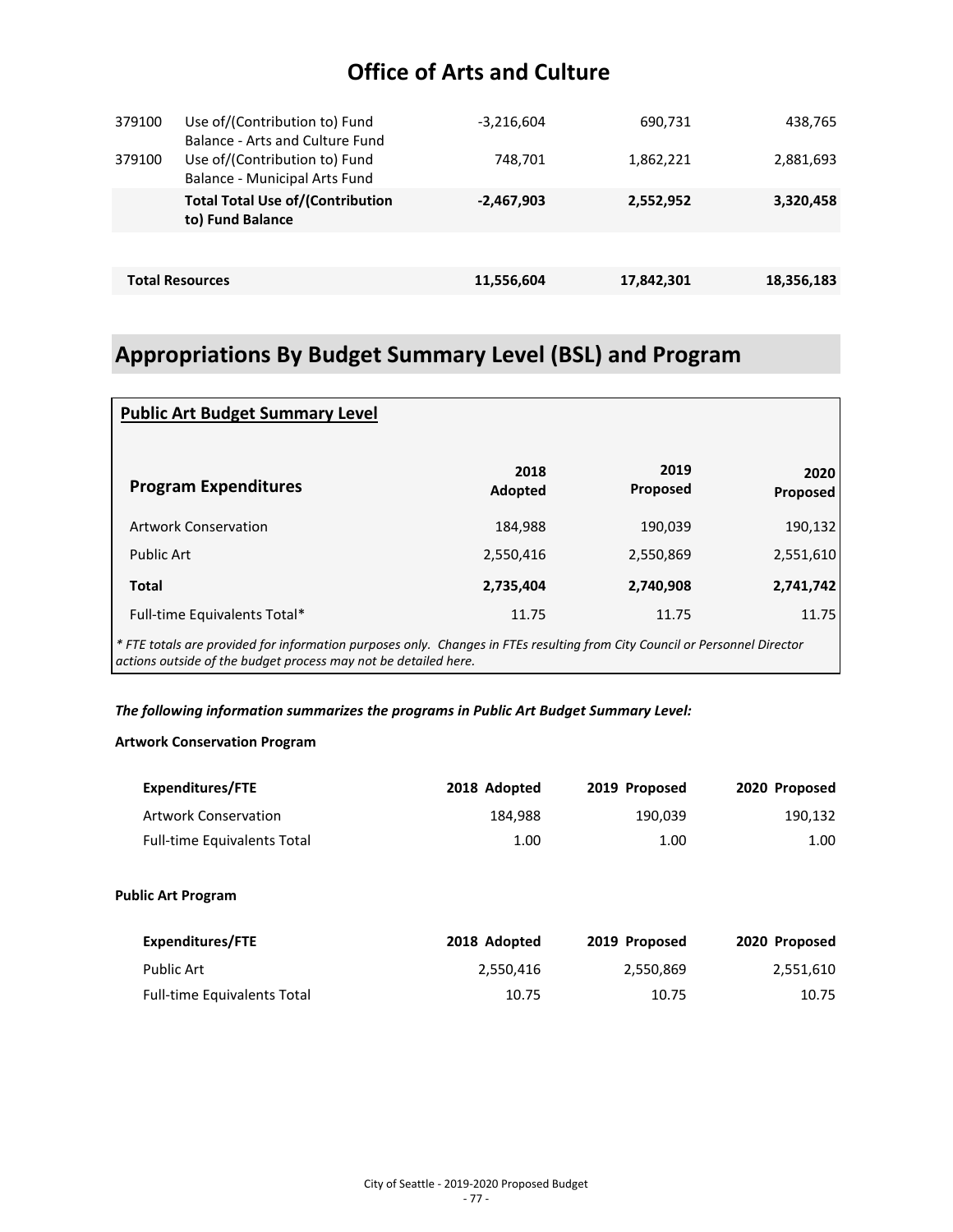| <b>Leadership and Administration Budget Summary Level</b>                                                                  |                 |                  |                  |  |
|----------------------------------------------------------------------------------------------------------------------------|-----------------|------------------|------------------|--|
| <b>Program Expenditures</b>                                                                                                | 2018<br>Adopted | 2019<br>Proposed | 2020<br>Proposed |  |
| Citywide Indirect Costs                                                                                                    | 886,449         | 954,496          | 951,357          |  |
| <b>Departmental Indirect Costs</b>                                                                                         | 1,527,562       | 1,886,988        | 1,885,004        |  |
| Pooled Benefits and PTO                                                                                                    | 1,068,752       | 1,116,003        | 1,151,635        |  |
| <b>Total</b>                                                                                                               | 3,482,763       | 3,957,487        | 3,987,996        |  |
| Full-time Equivalents Total*                                                                                               | 8.00            | 8.00             | 8.00             |  |
| * FTE totals are provided for information purposes only. Changes in FTEs resulting from City Council or Personnel Director |                 |                  |                  |  |

*actions outside of the budget process may not be detailed here.*

#### *The following information summarizes the programs in Leadership and Administration Budget Summary Level:*

#### **Citywide Indirect Costs Program**

| <b>Expenditures</b>                        | 2018 Adopted | 2019 Proposed | 2020 Proposed |
|--------------------------------------------|--------------|---------------|---------------|
| Citywide Indirect Costs                    | 886,449      | 954,496       | 951,357       |
| <b>Full-time Equivalents Total</b>         | 0.00         | 0.00          | 0.00          |
| <b>Departmental Indirect Costs Program</b> |              |               |               |
| <b>Expenditures/FTE</b>                    | 2018 Adopted | 2019 Proposed | 2020 Proposed |
| <b>Departmental Indirect Costs</b>         | 1,527,562    | 1,886,988     | 1,885,004     |
| <b>Full-time Equivalents Total</b>         | 8.00         | 8.00          | 8.00          |
| <b>Pooled Benefits and PTO Program</b>     |              |               |               |
| <b>Expenditures</b>                        | 2018 Adopted | 2019 Proposed | 2020 Proposed |
| Pooled Benefits and PTO                    | 1,068,752    | 1,116,003     | 1,151,635     |
| <b>Full-time Equivalents Total</b>         | 0.00         | 0.00          | 0.00          |
|                                            |              |               |               |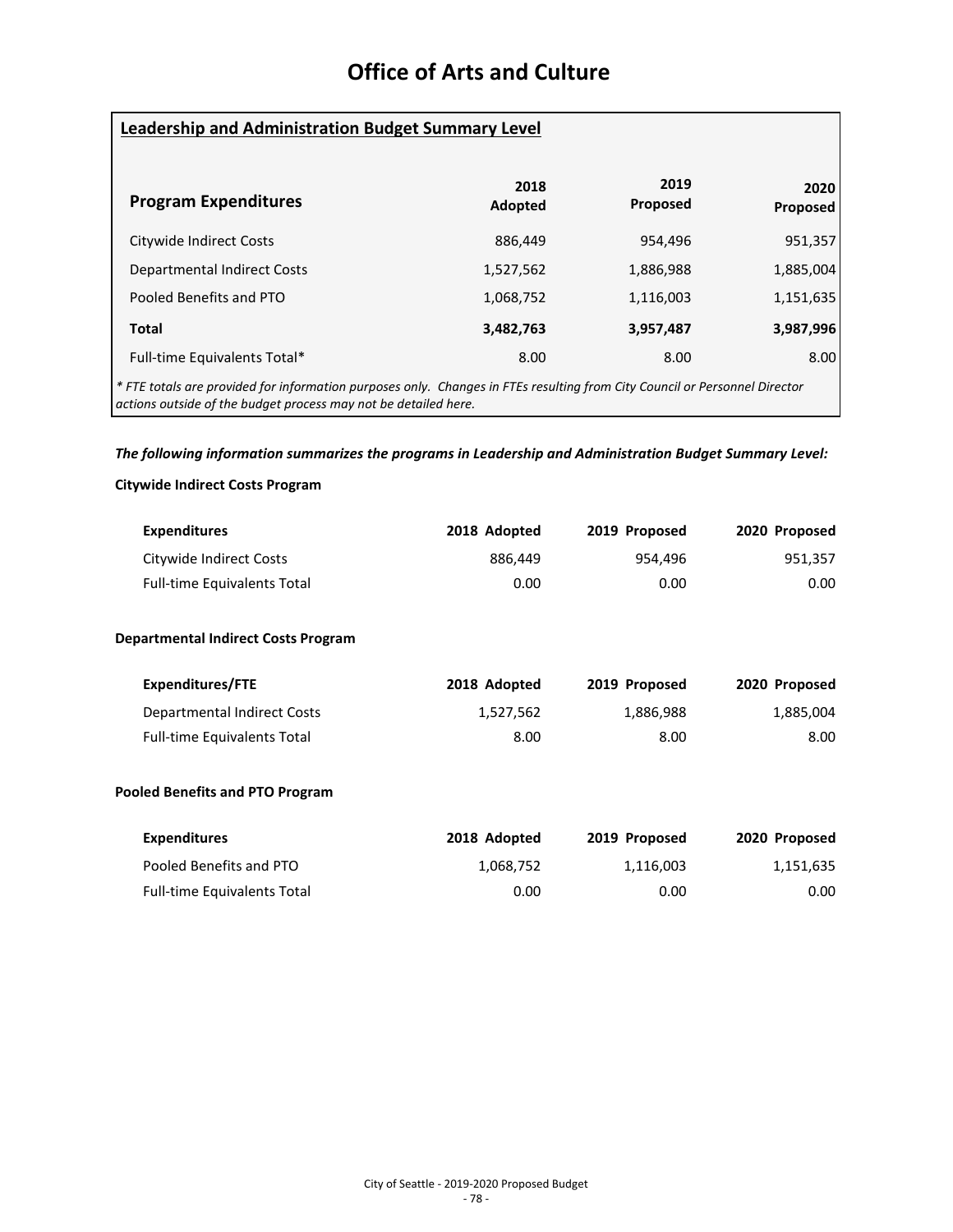| <b>Arts and Cultural Programs Budget Summary Level</b>                                                                                                                                        |                 |                  |                  |  |
|-----------------------------------------------------------------------------------------------------------------------------------------------------------------------------------------------|-----------------|------------------|------------------|--|
|                                                                                                                                                                                               |                 |                  |                  |  |
|                                                                                                                                                                                               |                 |                  |                  |  |
| <b>Program Expenditures</b>                                                                                                                                                                   | 2018<br>Adopted | 2019<br>Proposed | 2020<br>Proposed |  |
| Activations Equity and Youth Development                                                                                                                                                      | 2,370,497       | 2,215,715        | 2,216,106        |  |
| <b>Communication Outreach and Eve</b>                                                                                                                                                         | 231,280         | 231,359          | 231,503          |  |
| <b>Cultural Facilities Operations</b>                                                                                                                                                         | 870,269         | 842,008          | 838,065          |  |
| Funding Programs & Partnership                                                                                                                                                                | 2,731,016       | 3,426,173        | 3,426,457        |  |
| <b>Total</b>                                                                                                                                                                                  | 6,203,062       | 6,715,255        | 6,712,131        |  |
| Full-time Equivalents Total*                                                                                                                                                                  | 13.34           | 13.84            | 13.84            |  |
| * FTE totals are provided for information purposes only. Changes in FTEs resulting from City Council or Personnel Director<br>actions outside of the budget process may not be detailed here. |                 |                  |                  |  |

#### *The following information summarizes the programs in Arts and Cultural Programs Budget Summary Level:*

#### **Activations Equity and Youth Development Program**

| Expenditures/FTE                   | 2018 Adopted | 2019 Proposed | 2020 Proposed |
|------------------------------------|--------------|---------------|---------------|
| Activations Equity and Youth       |              |               |               |
| Development                        | 2.370.497    | 2,215,715     | 2,216,106     |
| <b>Full-time Equivalents Total</b> | 3.00         | 3.00          | 3.00          |

#### **Communication Outreach and Eve Program**

| Expenditures/FTE                   | 2018 Adopted | 2019 Proposed | 2020 Proposed |
|------------------------------------|--------------|---------------|---------------|
| Communication Outreach and Eve     | 231.280      | 231.359       | 231,503       |
| <b>Full-time Equivalents Total</b> | 2.00         | 2.00          | 2.00          |

#### **Cultural Facilities Operations Program**

| Expenditures/FTE                      | 2018 Adopted | 2019 Proposed | 2020 Proposed |
|---------------------------------------|--------------|---------------|---------------|
| <b>Cultural Facilities Operations</b> | 870.269      | 842.008       | 838.065       |
| <b>Full-time Equivalents Total</b>    | 5.59         | 6.09          | 6.09          |

#### **Funding Programs & Partnership Program**